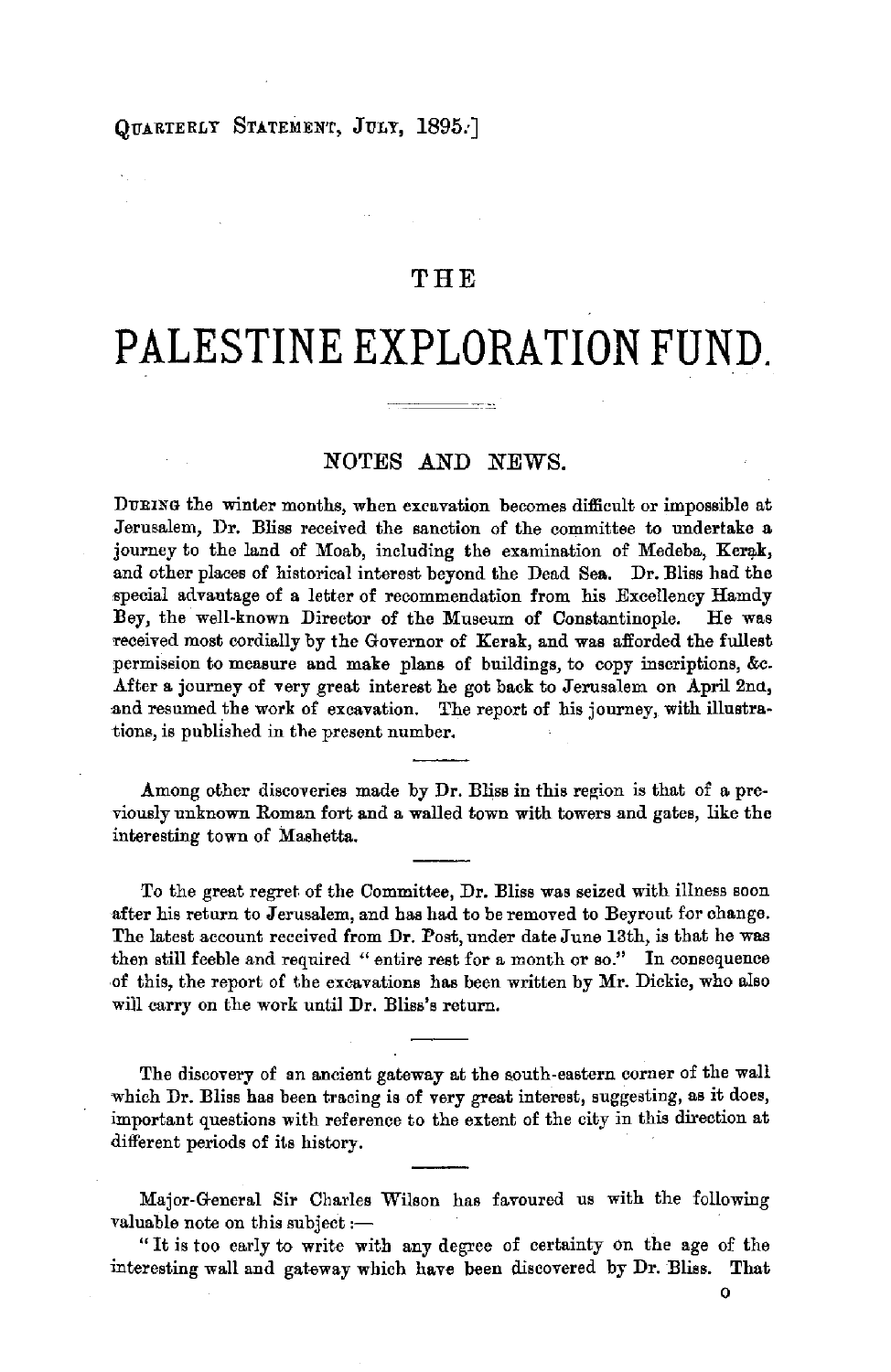wall certainly enclosed Siloam, and the following statements seem to throw light on the subject. Josephus distinctly says ('Wars,' **V,** 9, §4) that Siloam was outside the walls. Antoninus (570 **A.D.}** writes : 'The fountain of Siloa is at the present day within the walls of the city, because the Empress Eudocia herself added these walls to the city.' We have thus two definite statementsone, by a contemporary writer, that Siloam was outside the walls at the time of the great siege; the other, by a Western pilgrim, that the fountain was brought within the walls by Eudocia, who was at Jerusalem between 438-454. Eudocia's object was probably to protect the Church of Siloam, which, if not built by the Empress, could only have been recently erected. Theodosius (530  $A.D.$ ) mentions that the pool of Siloam was within the walls in his day; and the restoration of the walls by Eudocia is alluded to by Evagrius in his ' Ecclesiastical History ' (i, 22).

"The wall and gateway discovered by Dr. Bliss are exactly in the position in which we should expect to find the wall and gateway of Eudocia, and the character of the masonry seems to indicate that both have been largely built with stones from older buildings. Other details equally point to a date not earlier than the fifth century. The spade has, however, so often proved historical notices to be wrong, that we must wait for the result of the further excavations which Dr. Bliss has been instructed to make before theorising. Thoseexcavations will, it is believed, settle the question whether the wall described by Josephus followed the line of that discovered by Dr. Bliss, or, as I think, kept to a higher level and crossed the Tyropooon Valley above the Pool of Siloam. In any case, the discoveries are of deep interest, and we must all hope that Dr. Bliss will soon be restored to health and be able to continue the great work upon which he is engaged.''

Herr von Schick has sent an account of the little-known but very interesting Armenian Convent of the Olive 'free at Jerusalem, together with plan of its. church, which are published in the present number,

He is still following closely the work going on in the Muristan, and has aupplied some further notes respecting it. The southern wall of the great cistern under the new Greek building north of the Muristan turns out, not to be of rock, as had been supposed, but of masonry, which could hardly, in, Herr von Schick's opinion, have supported the old wall of the city.

The Rev. Theodore E. Dowling reports that tourists at Jerusalem hotelsare beset with sellers of Palestinian coins. 'Within the last few years Jews. at Jaffa, Hebron, Nåblus, and Cairo, have reproduced the following coins, specimens of which are in my possession:-

- 1. Shekel (silver) of Simon Maccabæus, "Year 3." In 1883 I was shown by different persons in Jerusalem two false half-shekels, but I am unable to remember whether they were of "Year 1," or "2," or "3," or "4."
- 2. Helmeted with cheek-pieces (obv.) of Herod I (copper; Greek inscrip• tion).

This coin is re-issued, both thick and thin.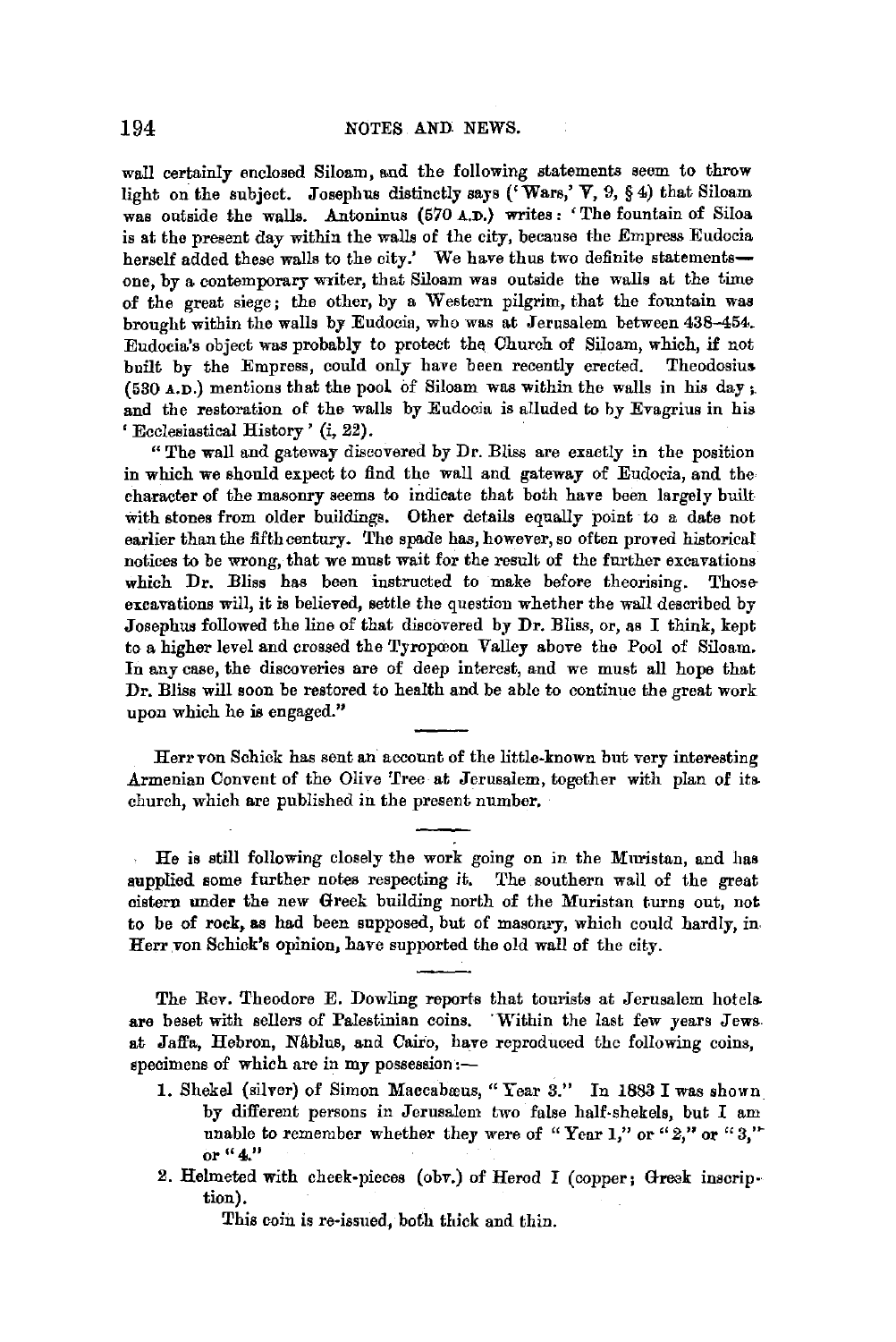- 3. Several small silver coins of the Second Rerolt under Simon Bar-cochab. Sold unblushingly in the Jewish Bazaars at Jerusalem as genuine.
- 4. Large copper coins (Palm-tree and Vine.leaf) of Simon Bar-cochab. Obverse and reverse of different coins are sometimes attached in these clumsily-designed forgeries. The original lettering is carelessly re-produced.
- 5. A· plate full of the usual specimens of small Jewish copper coins was offered to me as a present at Nablus, in July, 1893. One and all were false. They were brought from Cairo.

. The Rev. J.E. Hanauer (of Jaffa) has suggested that a paragraph be added to put travellers in Palestine on their guard against other forged "Antiques," such as earthenware lamps, which are made wholesale at Nablus, from ancient moulds, and modern imitations of them.

Caution is also needed in the purchase of large stone seals (generally black) bearing in Samaritan or Phœnician letters the inscription : "David, King, servant of Jehovah." Of these several exist. One of them **was** purchased by **a** late United States Consul in Jerusalem, and thought by him to be genuine.

Metal plates, with Phœnician, Hebrew, or Arabic inscriptions in ancient characters; little idols, cut out of hard limestone, are also offered for sale, but are generally false. It may happen that counterfeit "tear-bottles" are not **as** yet manufactured, but suspicions have been roused on inspecting many larger pieces of glass. In the Nazareth district Jews have been lately realising fancy prices for ancient glass sold in the United States of America.

TOURISTS are cordially invited to visit the Loan Collection of "Antiques " in the JERUSALEM ASSOCIATION ROOM of the Palestine Exploration Fund, opposite the Tower of David. Hours: 8 to 12, and 2 to 6. Maps of Palestine and Palestine Exploration Fund publications are kept for sale. Necessary information will be gladly given by the Rev. Theodore E. Dowling, *Hon. Sec.* 

Owing to a variety of causes the Annual Jerusalem Association Lecture Course, as announced in the January number of the *Quarterly Statement,* was slightly altered. Nine Lectures were delivered. On April 9th Dr. Bliss (having just returned from Kerak) lectured on "Moab in March, 1895."

A few residents in Jerusalem have kindly interested themselves in the Loan Collection of "Antiques," in the room rented by the Jerusalem Association, opposite the Tower of David. Before the next tourist season it is hoped that this collection will be considerably enlarged.

Mons. Arseniew has presented to the Association specimens of Phoenician pottery.

Dr. Bliss loaned some stones from Herod's Palace, Jericho.

Mr. Herbert Clark's two glass cases contain seals {Phcenician, Greek, Roman, and one Hebrew seal from Silwan); Assyrian and Babylonian cylinders ; Greek, Roman, and Hebrew coins; bronze spear arrow heads ; stone chisels ; tear bottles, and **a** mirror.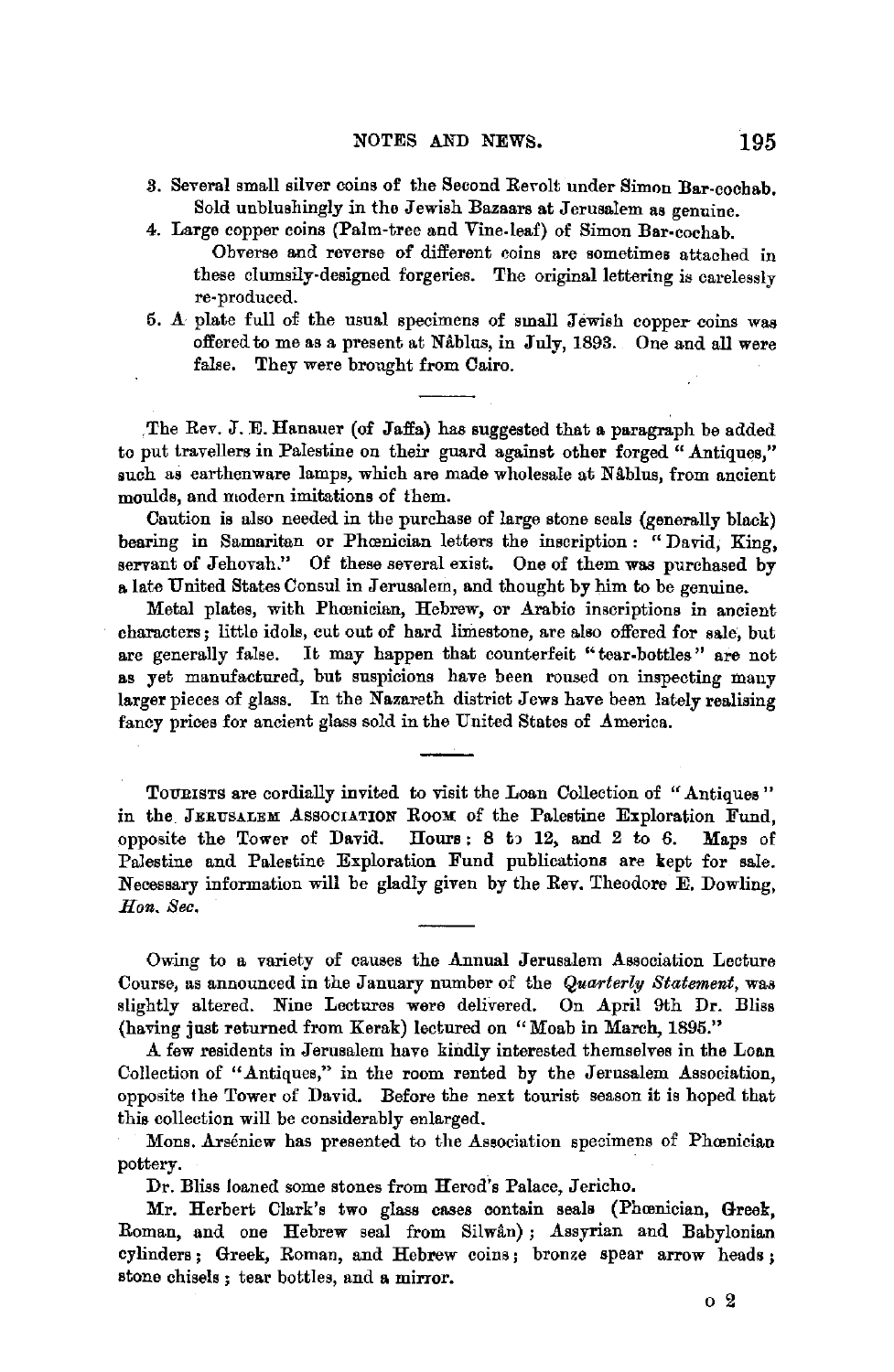The Rev. Theodore E. Dowling's selection of Jewish and Palestinian coins fills a large glass case.

The Rev. J. E. Hanauer's flying fox is conspicuous.

Mr. C. A. Hornstein exhibits birds and ancient lamps.

Mr. David Jamal loans a black stone head, brought by him from one of the numerous tombs scattered round about Gadara.

Mr. G. R. Lees' photographs adorn the walls, and Dr. Wheeler's Torah was made use of in his Lectures on "The Jews of Jerusalem," and "Jewish Life in Palestine."

The Rev. J.E. Hanauer writes that he had been told by Jewish colonists at Kustineh that the Synagogue of R. Gam'liel the younger (a grandson of St. Paul's celebrated teacher) had recently been discovered at Yebna, and that, when itinerating in Philistia, he visited the place, which is an old underground vault on the southern slope of the *teU,* now used as a stable. It is being visited hy many Jews.

The Committee have to acknowledge with thanks the following donations to the Library of the Fund :-

" Études d'Archéologie Orientale," par Ch. Clermont-Ganneau, Tome premier-deuxième partie. From the Author.

"Dictionary of the Bible," 2nd ed., Vol. I, Parts 1 and *2.* John Murray. From the Publisher.

With reference to Mr. Murray's generous gift of the second edition of "Smith's Dictionary of the Bible," in two volumes, containing letters A to J, the Rev. Canon Dalton, C.M.G., writes:-

In these valuable volumes a large proportion of the articles have been entirely re-written, by writers recognised as specialists in their respective departments, and on a much more extensive scale than before, inasmuch as they deal with subjects on which recent research and criticism have thrown the strongest light, and concerning which the opinions of the best Biblical scholars have undergone the most noted change since the Dictionary was first published 32 years ago. For instance, the articles on Assyria and Babylonia have been re-written by Mr. Pinches, of the Department of Assyrian Antiquities in the British Museum; those on Egypt by the eminent Egyptologist, M. Naville; and those on Natural History by Canon Tristram. 'The Geographical articles by Sir George Grove, which were written several years before the Palestine Exploration Fund began its work in the Holy Land, and justly considered one of the most valuable portions of the original edition, have been revised, at his request, by Sir Charles Wilson and by Major Conder. Sir Charles Wilson has also re-written the article on the topography of Jerusalem, which now occupies no less than 79 double-columned pages, in lieu of the former article by the late Professor Fergusson. He has also added separate maps of the Tribes, and of other countries, with fresh illustrations of the sites of places, constructed in large measure from the surveys and drawings of the Palestine Exploration Fund. Indeed few articles of any importance have been reprinted in these two volumes without material alterations. For example, the article on the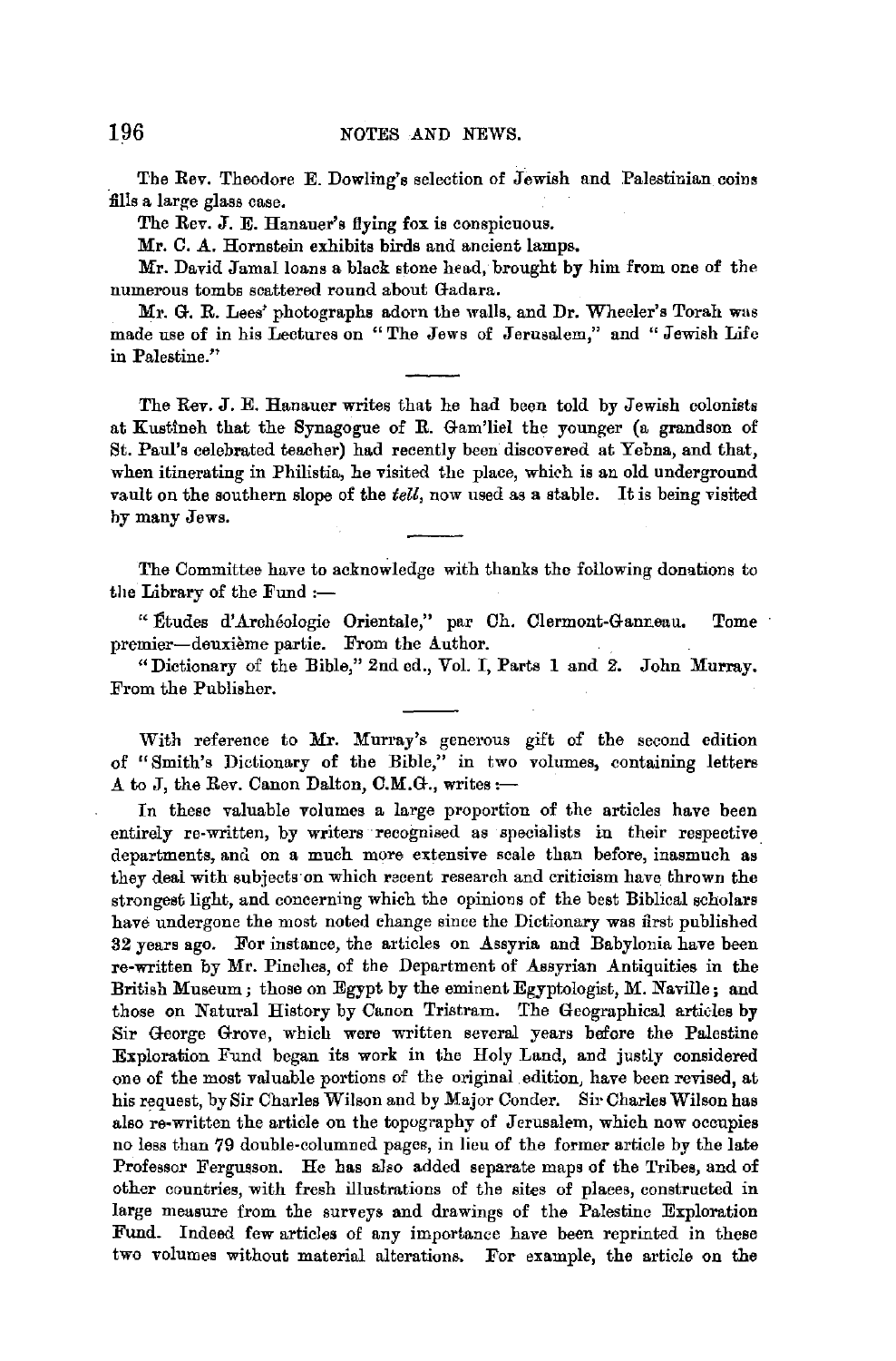"Acts of the Apostles," re-written by the lamented Bishop Lightfoot, occupies 18 pages, compared with a page and a half in the former edition; that on the "Gospel of St. John," re-written by Archdeacon Watkins, of Durham, fills 25 pages, compared with three in the former edition; that on the "Epistle to" the Galatians," re-written by Dr. Salmon, Provost of Trinity College, Dublin, comprises 14 pages, compared with a page and a half in the former edition; the "Epistle to the Hebrews," re-written by Dr. Westcott, the present Bishop of Durham, fills 14 pages, compared with five in the former edition; the article on "Deuteronomy," re-written by Professor Driver, occupies 22 pages, compared with five in the former edition; the article on the "Apocrypha," re-written by Professor Ryle, of Cambridge, fills 37 pages, compared with four in the former edition ; to the article on the " Gospels," by the late Archbishop Thomson, a supplement by Professor Sanday, containing 26' pages, has been added, These instances, to which many others might be added, will serve to show the pains and labour bestowed on the re-issue of a work absolutely indispensable to all Biblical students. The new first volume exceeds the old by more than 550 pages.

The following have kindly consented to act as Honorary Local Secre• taries :-

James Yates, Esq., Chief Librarian, Leeds.

The Rev. Charles Druitt, The Vicarage, Whitechurch, Charmouth, Dorset.

The Rev. C. C. Waller, B.A., Diocesan Theological College, Montreal; and Douglas MacFarlane, Esq., 85, Churchill Ave, Westmount, Montreal; in place of the Rev. Commander Roberts, who has returned to England.

Sir Walter Besant's summary of the work of the Fund from its commence. ment has been brought up to date by the author and published under the title, "Thirty Yenrs' Work in the Holy Land." Applications for copies may be sent in to Mr. Armstrong.

Mr. George Armstrong's Raised Map of Palestine is on view at the office of the Fund. A circular giving full particulars about it will be sent on application to the Secretary.

Supporters of the Fund will be gratified to learn that this valuable work has met with great appreciation in nearly every quarter of the globe, and from many learned societies. Copies have been ordered and supplied for the Royal Geographical Society; the Science and Art Museum and Trinity College, Dublin; the Free Kirk College, Glasgow; Queen's College, Cambridge; Mansfield College, Oxford; and for subscribers in Russia, the Netherlands, the United States of America, Australia, Japan, and China, besides Manchester, Edinburgh, Aberdeen, and other cities of our own country.

The following are some of the opinions which have been expressed by competent authorities respecting the value of this  $\text{Map} :=$ 

" A Raised Map of Palestine must prove of the greatest interest to all who **have** visited or intend to visit the country, affording, as it does a picture *au vol*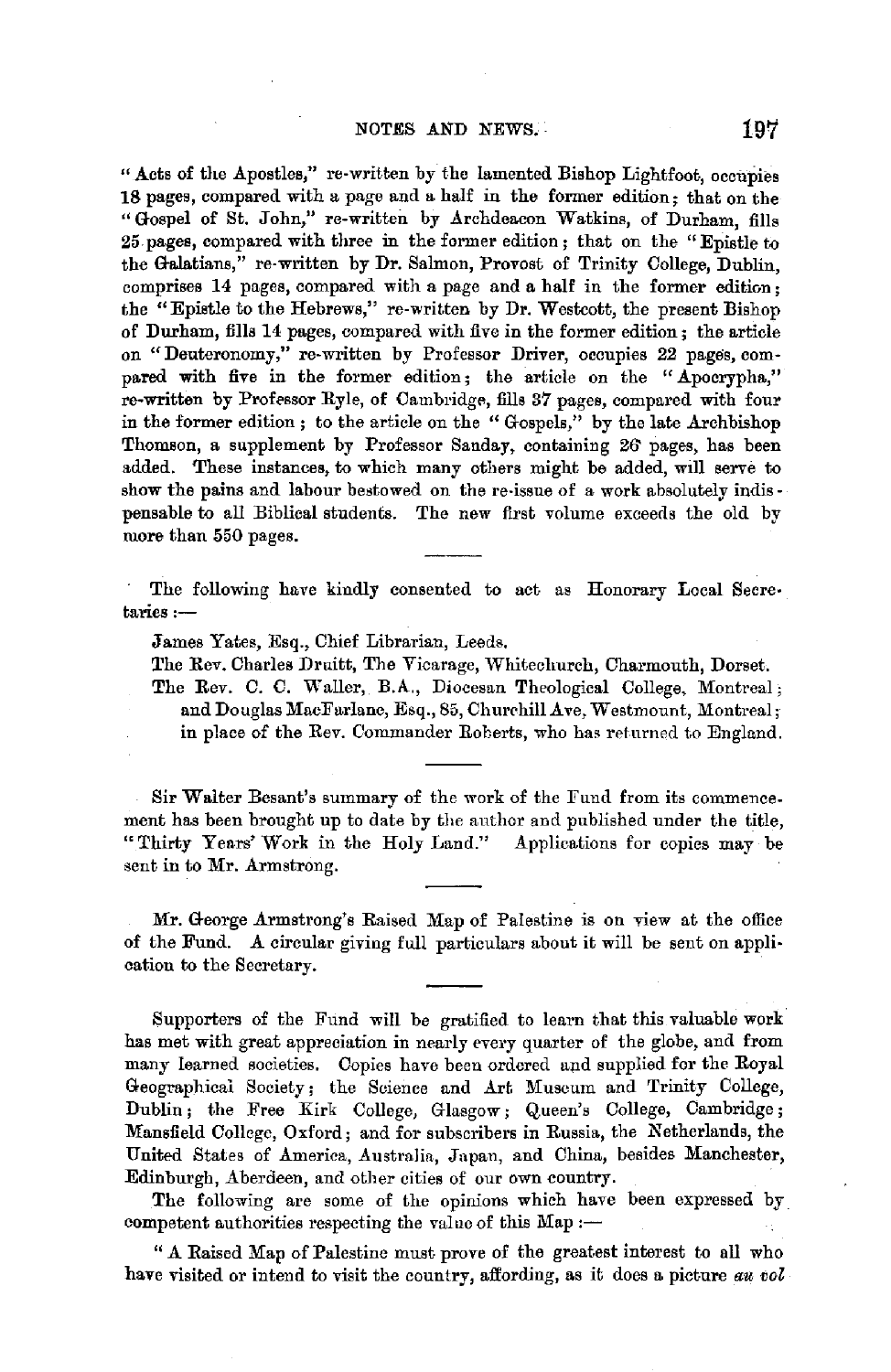*d'oiseau* of all the physical features. Mr. Armstrong's interesting work will faithfully present to those who have had the advantage of touring in Palestine the old familiar routes they have traversed, and will give to those who have yet to enjoy such a journey a clear idea of the sort of country they may expect to see. . . . The educational use to which the map will be put will be very considerable."-*Tke Times.* 

"There are the seas, the fakes, the mountains, and valleys, all so perfect and distinct that one can travel over the ground and visit the cities and towns. With the Bible in hand the holy sites can be inspected, the historical events of the narration can be followed, the movements of the various tribes can be traced, the operations of war can be grasped and easily understood. With this Raised Map before him a Moltke could sit and plan a campaign as if it were a chess problem."-Daily News.

"By the aid of such a Raised Map the untravelled student may picture the scenery of Palestine, under the allusions to its topography, and see where the roads of the country must run; he can follow the tracks of rival armies upon its battle-fields and understand better the conditions attaching to rival sites."-*Manchester Guardian.* 

"It is certainly a most interesting and valuable Map, and in no other way, short of a personal visit, could one obtain so correct an idea of the contour of the Holy *Land."-C'ambridge Tribune,* U.S.A.

"The Relief Map of Palestine is the most accurate that has yet been published of that country. It is based on the surveys made by Major Conder and Colonel Sir H. Kitchener for the Palestine Exploration Fund, and has been most carefully constructed by Mr.George Armstrong, who was himself employed on the survey. The relief enables the student to grasp at once tha peculiar geographical and topographical features of the Holy Land and to understand the influence of those features on the history of the country and on the various campaigns from the conquest by Joshua to the expedition of Napoleon."-Sir C. W. WILSON, Major-General, R.E.

**"Mr.** Armstrong's Raised Map of Palestine is the only correct representation of the natural features of the country that has been published. It is scientifically accurate, and gives a better idea of the country than any flat map. It will be of great value to schools and to all scholars."---C. R. CONDER, Major, R.E.

" I wish another copy of your Raised Map. I am greatly pleased with it, I do not think I would like to teach the Old Testament without it."-Professor GEORGE ADAM SMITH, Free Church College, Glasgow.

"It came through in excellent order and has been pronounced the best thing of the kind that we have ever seen."-The Very Rev. Dean HOFFMAN, The General Theological Seminary, New York.

" All the professors and students expressed the most complete satisfaction and admired the correctness and fine execution which more than answered their expectation. They anticipate great practical and scientific usefulness." $-H_Av$ . M. LE BACHELET, Biblioth, St. Heliers, Jersey.

"I need not say that I am well pleased with the Map, and I must congratulate you upon the patience and skill which you have displayed in constructing it."-CHABLES BAILEY, Congregational Church School, Manchester.

"The Map arrived safely. I am very much pleased with the Raised Map and its colouring; yon seem to have taken great pains with it. I hope Bible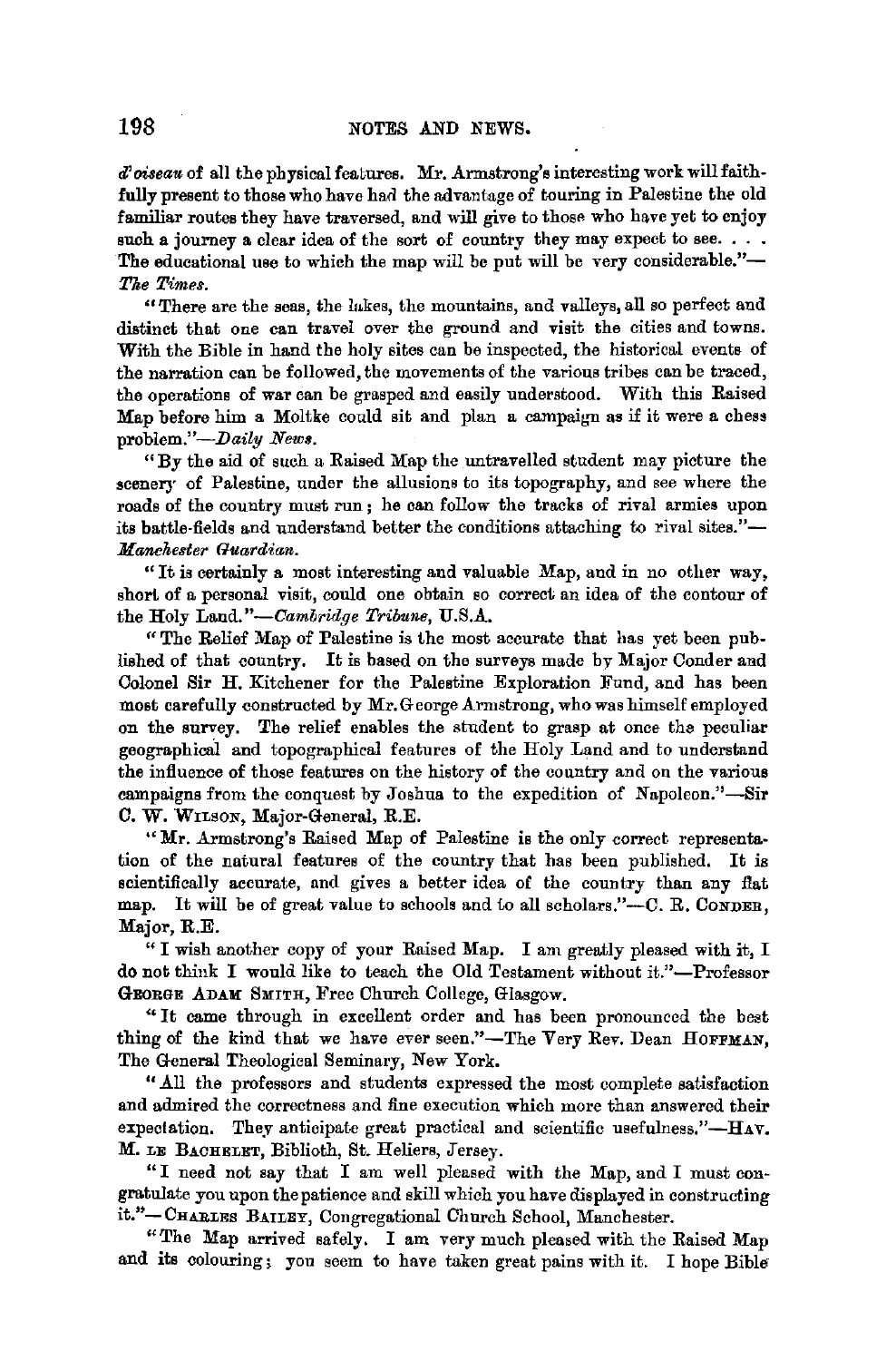Students and Sunday School Teachers will come and study it."-W. H. RINDER. Philosophical Society, Leeds.

" I had the case opened and found the Map quite safe ; it is a splendid piece of work and has given great satisfaction to the Committee." $-$ C. GOODYEAR. Secretary and Librarian, Lancashire College.

"You have conferred an invaluable boon on all Scripture Students by your issue of the Raised Map. I shall not rest till I have one for my School."-The Very Rev. S. W. ALLEN, Shrewsbury.

"The Map is a beautiful piece of work and equally valuable to the historian, the geographer, and the geologist."-Captain F. W. HUTTON, Curator, Museum, Christchurch, New Zealand.

" The Map arrived all safe . . . and has given great satisfaction to everyone who has seen it."-The Rev. DOUGLAS FERRIER, Free Church Manse, Bothwell, N.B.

"The Map has come quite perfect and is much admired. You have erected a monument for yourself that will long endure."--Rev. THOMAS M. B. PATTERSON, Hamilton, **N.B.** 

Subscribers to the PALESTINE PILGRIMS' TEXT SOCIETY who have not sent in their application for cases for binding the translations issued by the Society, are reminded that these are now ready, and that the whole issues-Nos. l to-26 (up to date)-have been arranged in chronological order, so as to make 10 volumes of equal size.

Index to the *Quarterly Statement.-A* new edition of the Index to the *Quarterly Statements* has been compiled. It embraces the years 1869 (the first issue of the journal) to the end of 1892. Contents :- Names of the Authors and of the Papers contributed by them; List of the Illustrations; and<br>General Index. This Index will be found extremely useful. Price to General Index. This Index will be found extremely useful. subscribers to the Fund, in paper cover, 1s. 6d., in cloth, 2s. 6d., post free; non-subscribers, 2s. and 3s.

The museum of the Fund, at 24, Hanover Square, is now open to subscribers between the hours of 10 a.m. and 5 p.m., every week-day except Saturdays, when it closes at 2 p.m.

The Committee will be glad to receive donations of Books to the Library of the Fund, which already contains many works of great value relating to Palestine and other Bible Lands. *See* list of Books, July *Quarterly Statement,*  1893.

It may be well to mention that plans and photographs alluded to in the reports from Jerusalem and elsewhere cannot all be published, but all are preserved in the offices of the Fund, where they may be seen by subscribers.

The first volume of the " Survey of Eastern Palestine," by Major Conder, is accompanied by a map of the portion of country surveyed, special plans, and upwards of 350 drawings of ruins, tombs, dolmens, stone circles, inscrip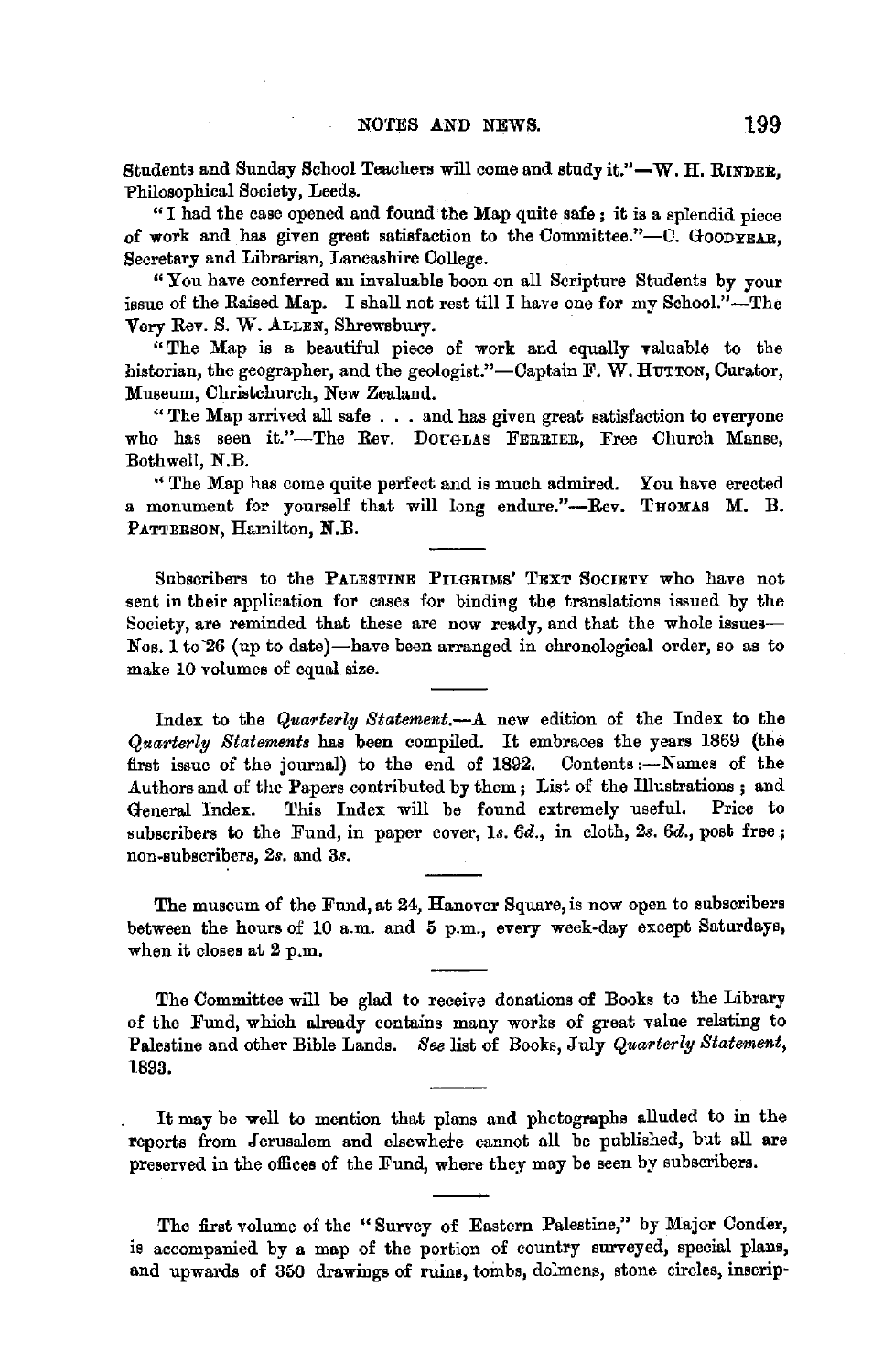tions, &c. Subscribers to the " Survey of Western. Palestine" are privileged to have the volumes for seven guineas. The price will be raised, after 250 names are received, to twelve guineas. The Committee are pledged never to *let any copies be subscribed for under the sum of seven guineas.* A. P. Watt and Son, Hastings House, Norfolk Street, Strand, W.C., are the Sole Agents. The attention of intending subscribers is directed to the announcement in the last page of this number.

Mr. H. Chichester Hart's "Fauna and Flora of Sinai, Petra, and the Wady Arabah." which forms the second volume, can be had separately.

M. Clermont-Ganneau's work, "Archæological Researches in Palestine," will form the third volume. The first portion of it is already translated and in the press.

The maps and books now contained in the Society's publications comprise **an** amount of information on Palestine, and on the researches conducted in the country, which can be found in no other publications. It must never be forgotten that no single traveller,however well equipped by previous knowledge, can compete with a scientific body of explorers, instructed in the periods required, and provided with all the instruments necessary for carrying out their work. *See* list of Publications.

In the year 1880 M. Clermont-Ganneau published, in 19 parts, the first portion of a volume of " Oriental Archæological Studies," and is now about to complete the volume by the issue of the remaining parts. The prospectus of this valuable work will be found in our advertisement pages.

Branch Associations of the Bible Society, all Sunday School Unions within the Sunday School Institute, the Sunday School Union, and the Wesleyan Sunday School Institute, will please observe that by a special Resolution of the Committee they will henceforth be treated as subscribers and be allowed to purchase the books and maps (by application only to the Secretary) at reduced price.

The income of the Society, from March 25th to June 21st, 1895, was-from annual subscriptions and donations, including Local Societies, £224 14s. *6d.;*  from all sources- $\pounds 419$  14s. 2d. The expenditure during the same period was £517. On June 21st the balance in the Bank was £356 4s. *2d.* 

Subscribers are requested to note that the following cases for binding, casts, and slides can be had by application to the Assistant Secretary at the Office of the Fund:-

Cases for binding Herr Schumacher's" JauUn," *ls.* each.

Cases for binding the *Quarterly Statement,* in green or chocolate, *ls.* each. Cases for binding "Abila," "Pella," and "'Ajlûn" in one volume, ls. each.

Casts of the Tablet, with Cuneiform Inscription, found at Tell el Hesy, at a depth of 35 feet, in May, 1892, by Dr. Bliss, Explorer to the Fund.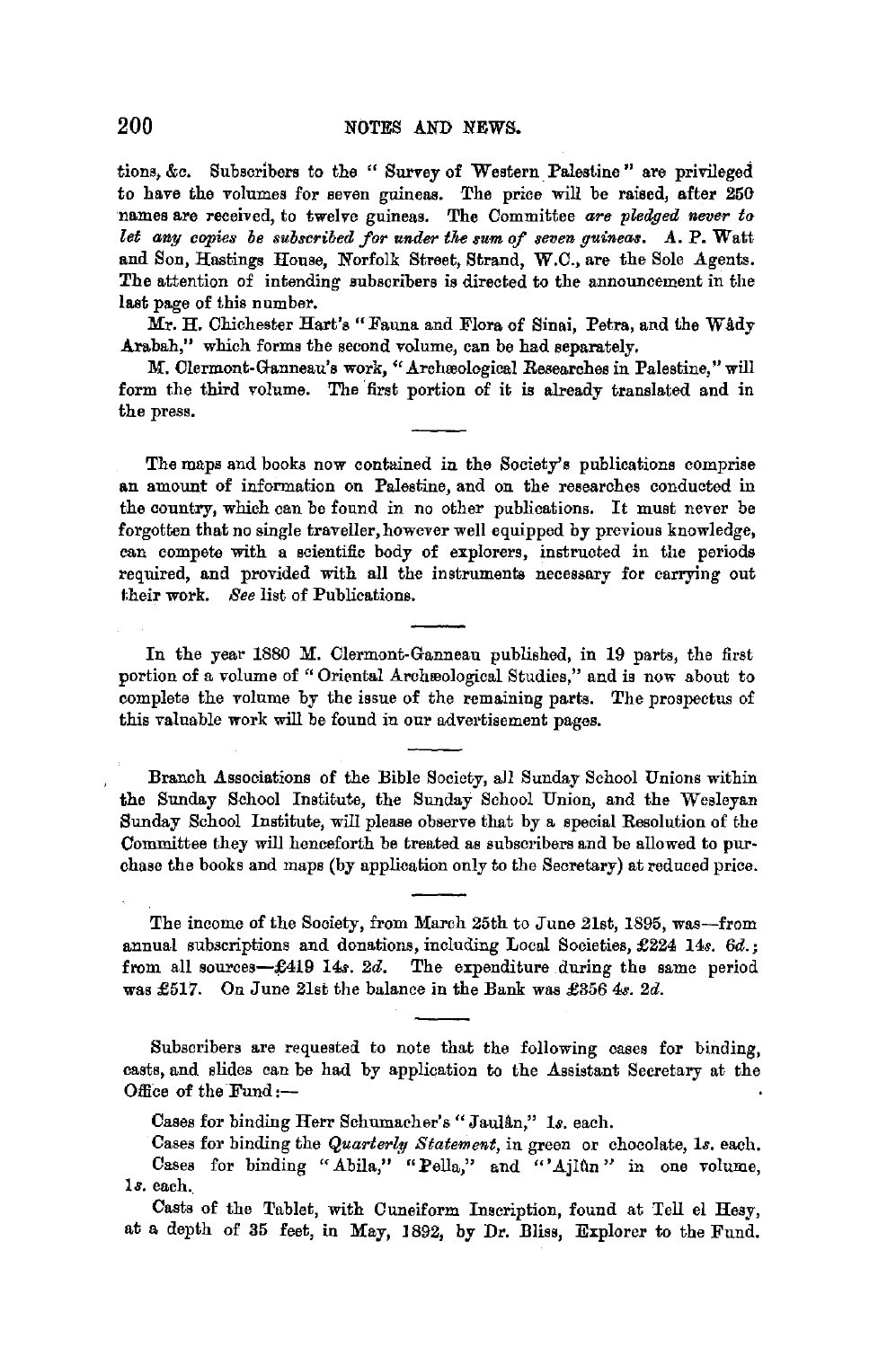It belongs to the general diplomatic correspondence carried on between Amenhotep III and  $\overline{IV}$  and their agents in various Palestinian towns. Price *2s. 6d.* each.

Casts of the Ancient Hebrew Weight brought by Dr. Chaplin from Samaria, price *2s. 6d.* each.

Casts of an Inscribed Weight or Bead from Palestine, forwarded by Professor Wright, Cambridge, Mass., U.S.A., price ls. each.

Lantern slides of the Raised Map, the Sidon Sarcophagi, and of the Bible places mentioned in the catalogue of photos and special list of slides.

In order to make up complete sets of the *Quarterly Statement* the Committee will be very glad to receive any of the back numbers.

While desiring to give publicity to proposed identifications and other theories advanced by officers of the Fund and contributors to the pages of the *Quarterly Statement,* tbe Committee wish it to be distinctly understood that by publishing them in the *Quarterly Statement* they neither sanction nor adopt them.

Subscribers who do not receive the *Quarterly Statement* regularly are asked to send a note to the Secretary. Great care is taken to forward each number to all who are entitled to receive it, but changes of address and other causes give rise occasionally to omissions.

The authorised lecturers for the Society are-

The **Rev,** Thomas Harrison, F.R.G.S., Hillside, Benenden, Staplehurst, Kent. His subjects are as follows: $-$ 

- **(1)** *Research and Discovery in the Holy Land.*
- **(2)** *Bible Scenes in the Light of Modern Science.*
- **(3)** *The Survey of Eastern Palestine.*
- (4) In the Track of the Israelites from Egypt to Canaan.
- (5) The Jordan Valley, the Dead Sea, and the Cities of the Plain.
- (6) *The Recovery of Jerusalem-(Excavations in* 1894).
- **(7)** *The Recovery* of *Lachish and the Hebrew Conquest* of *Palestine.*
- (8) *Archa,ological Illustrations* of *the Bible.* (Specially adapted for Sunday School Teachers).
- N.B.-All these Lectures are illustrated by specially prepared lantern slides.
- The Rev. J. R. Macpherson, B.D., Kinnaird Manse, Inchture, N.B. His subjects are as follows:-
	- (1) *Excavations in Jerusalem*, 1868-70, 1894-5.
	- (2) *Lachish, a Mound of Buried Cities; with Comparative Illustrations f.-om some Egyptian Tells.*
	- (3) *Recent Discoveries in Palestine-Lachish and Jerusalem.*
	- (4) *Exploration in Judea.*
	- (5) *Galilee and Samaria.*